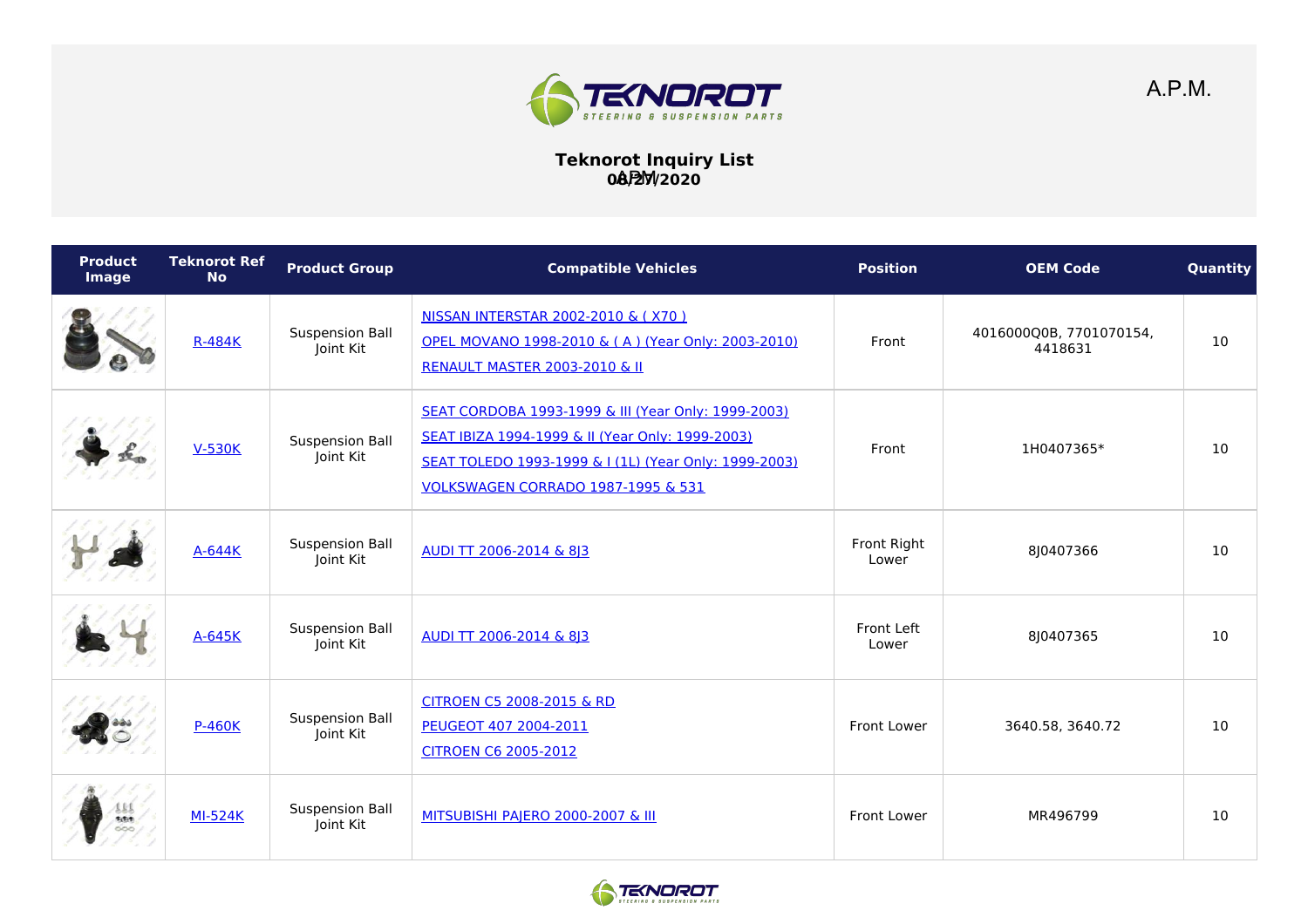| <b>Product</b><br>Image | <b>Teknorot Ref</b><br><b>No</b> | <b>Product Group</b>                | <b>Compatible Vehicles</b>                                                                                                                                                                                                                                                                                                                                                                                                                                                                                                                                                                                                                           | <b>Position</b>    | <b>OEM Code</b>           | Quantity |
|-------------------------|----------------------------------|-------------------------------------|------------------------------------------------------------------------------------------------------------------------------------------------------------------------------------------------------------------------------------------------------------------------------------------------------------------------------------------------------------------------------------------------------------------------------------------------------------------------------------------------------------------------------------------------------------------------------------------------------------------------------------------------------|--------------------|---------------------------|----------|
|                         | $IE-1045$                        | <b>Suspension Ball</b><br>Joint Kit | JEEP CHEROKEE 1984-2001 & 2nd Gen, XJ<br>JEEP GRAND CHEROKEE 1991-1999 & IZJ                                                                                                                                                                                                                                                                                                                                                                                                                                                                                                                                                                         | Front              | 83500202                  | 10       |
|                         | <b>B-1004K</b>                   | <b>Suspension Ball</b><br>Joint Kit | <b>BMW 6-SERIES 2017-</b><br><b>BMW 5-SERIES 2017-</b><br><b>BMW 7-SERIES 2017-</b>                                                                                                                                                                                                                                                                                                                                                                                                                                                                                                                                                                  | <b>Front Lower</b> | 31106852536               | 10       |
|                         | $V-404K$                         | <b>Suspension Ball</b><br>Joint Kit | SEAT CORDOBA 1993-1999 & III (Year Only: 1999-2003)<br>SEAT IBIZA 1994-1999 & II (Year Only: 1999-2003)<br>VOLKSWAGEN GOLF 1983-1992 & MK2/A2 (Year Only: 1987-<br>1992)<br>VOLKSWAGEN GOLF 1991-1998 & MK3/A3 (Year Only: 1987-<br>1998)<br>VOLKSWAGEN JETTA 1983-1992 & MK2/A2 (Year Only: 1987-<br>1992)<br><b>VOLKSWAGEN JETTA 1991-1998 &amp; MK3/A3 (Year Only: 1987-</b><br>1998)<br>VOLKSWAGEN PASSAT 1988-1997 & B3, B4 (Year Only: 1987-<br>1997)<br>VOLKSWAGEN VENTO 1991-1998 & MK3/A3 (Year Only:<br>1987-1998)<br>SEAT TOLEDO 1993-1999 & I (1L) (Year Only: 1999-2003)<br>VOLKSWAGEN POLO CLASSIC 1995-2001 (Year Only: 1987-<br>2001 | Front              | 357407365S1, 357407365AS1 | 10       |
|                         | $V-904K$                         | <b>Suspension Ball</b><br>Joint Kit | <b>SEAT AROSA 1997-2004</b><br>VOLKSWAGEN POLO 1994-2001 & (6N1)<br>VOLKSWAGEN LUPO 1998-2005                                                                                                                                                                                                                                                                                                                                                                                                                                                                                                                                                        | Front Right        | 6N0407366*                | 10       |